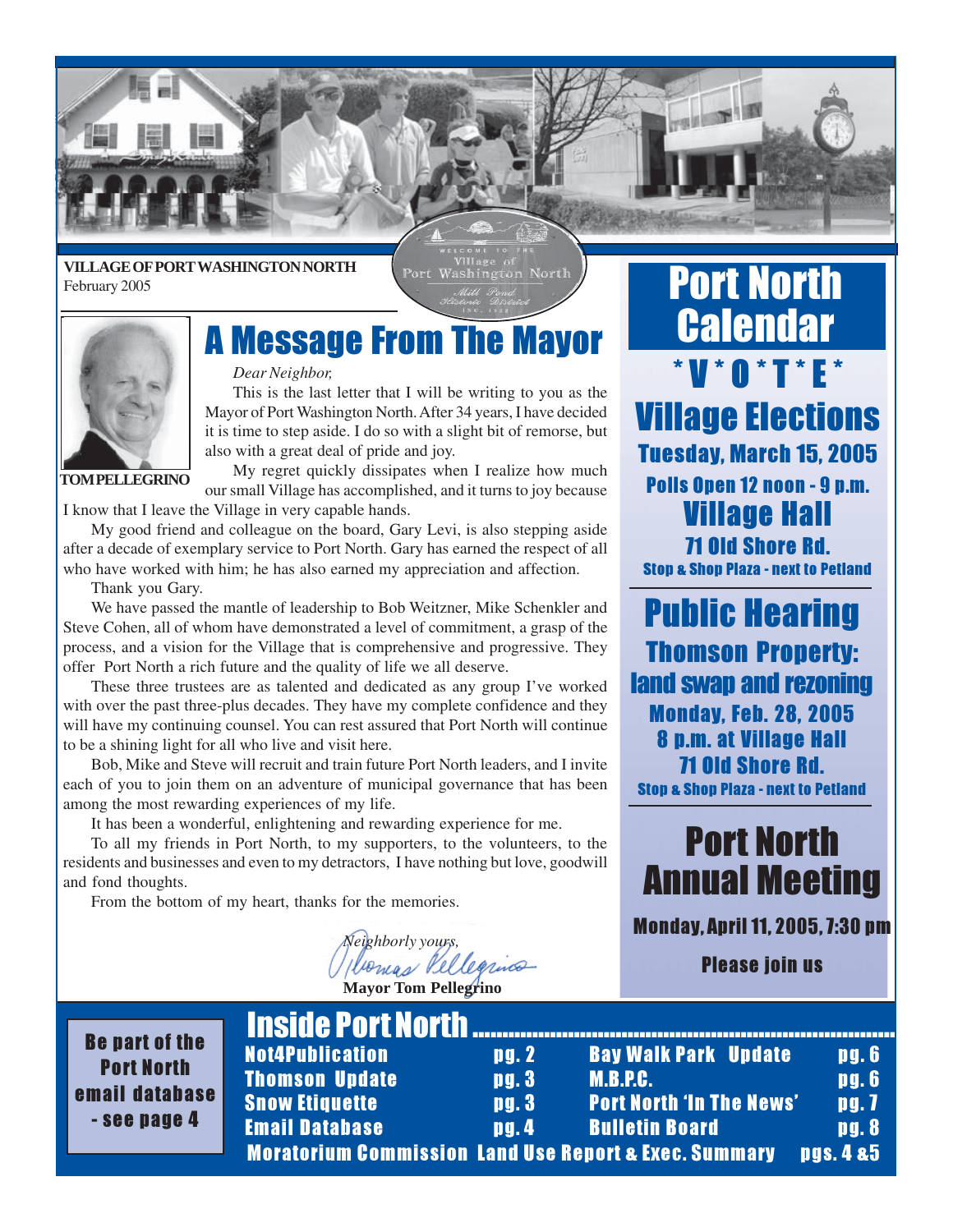## What A Long, Strange Trip It Has Been

#### **By MICHAEL SCHENKLER**

It's been well over a year since I accepted the task – or perhaps challenge – of editing a newsletter to keep Port North residents informed. I've been doing it professionally in Queens for a quarter of a century, certainly providing the salient issues of our Village in a readable and not too heavy manner was something I could handle.

And so, each month after assigning, compiling, editing, writing, selecting, occasionally photographing (sometimes with the help of my daughter Allison or Bob Weitzner) and laying out the newsletter, I sit down to write my column – a take-off on my weekly political commentary, Not4Publication which appears in the *Queens Tribune*. Its purpose is to share with you the process of Village government and civics along with highlighting those issues that I believe deserve your attention.

Certainly read Steve Cohen's article about the Danaher/Thomson property on the facing page. This is one of our last opportunities to acquire significant recreational land and preserve open space and that great lawn for our Village.

If the effort is successful, it will be the site of our new Village Hall and Club. Otherwise, we will begin construction on our back 8 acres. In either case, the Village Hall/Club effort will get under way momentarily, and if you'd like to volunteer on the planning, construction and operation of the Club, please email me at news@portwashingnorth.org.

At the bottom of the centerfold – no, there is no centerfold model — there is a request for your email address in order to build an effective communications network in our Village – please respond.

The rest of the centerfold is devoted to the report of the Moratorium Commission. The recommendations contained in this incredibly comprehensive report shall serve as a blueprint for future zoning changes. The seeds of the Port North of tomorrow can be found in the report. If after reading the

centerfold you want more, it is not yet online, but a reference copy is available at Village Hall.

Our website site continues to grow, offering meeting agendas and minutes, the full Village Code and much more. Check it out at *Portwashingtonnorth.org*.

On the front page, we've presented a Port North calendar in brief. In addition to the dates of the Thomson Public Hearing and the important Annual Meeting, is announcement of our Port North Village Election Day. We who toil in Village government need to see your involvement. Please come out and vote on March 15<sup>th</sup> to show us that we represent a Village of concerned residents. The 10 minutes you'll spend voting at Village Hall will mean a lot to those of us who invest time in the Village –

In an eight-page newsletter, obviously space is at a premium, and all we offer here, we believe is important to all reside in our Village.

But all things are not equal, and I must take a moment to personally reflect upon

> my Port North trustee experience and the man who has given me the opportunity – or should I say headache – to serve.

With appropriate deference to the Grateful Dead: "What a long strange trip it's been." After living in Port North

for almost 30 years, I became involved with the Bay Walk Steering Committee. I quickly moved to Village Newsletter Editor to Village Club Commission Chair and on to Trustee. With each passing month, I've become more and more involved in our Village, its government and the concept of community that, thanks to Tom Pellegrino, I've recently come to know in Port North.

Tom Pellegrino, our retiring Mayor, is the man who has, in his own quiet manner, brought together the diverse people who guide our Village. Tom has been doing it forever – and doing it damn well.

As Tom steps aside after a lifetime of service to our Village, there will be a number of opportunities to thank him. I just had to take this one, to say on behalf of myself, the Board of Trustees and a grateful Village, Tom you've been an inspiration.

Port North is the wonderful Village it is today, because you cared.



**Louis and Marxx, an all American Steakhouse and Wine Bar, offers another exciting dining option to Port residents. On Mill Pond and Shore Rd. at the site of the former Tease, a culinary surprise awaits you. Enjoy!**



**Port North's newest addition is Hollywood Video, located just south of the supermarket in Stop & Shop Plaza.**

**Hollywood Video joins Radio Shack and the fine longtime stores that have been part of the Plaza's northside -- previosuly known as Delco Plaza. Our Village Hall is located there just next to Petland.**



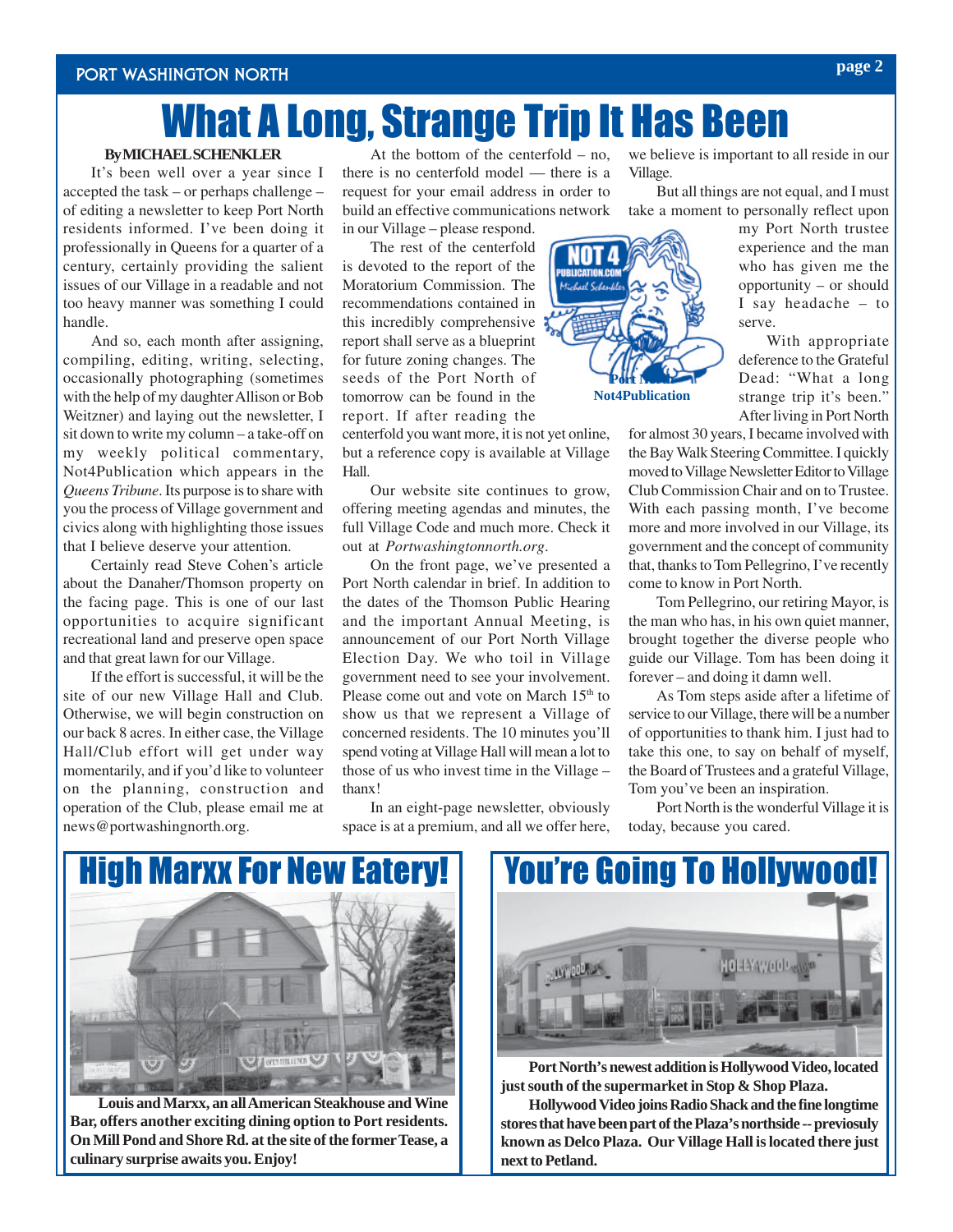#### Port Washington North

# The Thomson Property: Considering The Options



**Steve Cohen**

**By STEVE COHEN**

You may have read it elsewhere, but we wanted to give you a firsthand update on the Village Board of Trustees' negotiations with Danaher Corporation, owner of Thomson Industries. The future of the 11-acre property at 2 Channel

Drive, including the "Great Lawn" on Shore Rd., has been of great concern to the Board and residents alike. Our vision, consistent with the principles of smart growth, is focused on preserving open/recreational space for the village and the peninsula. We have particular interest in this property as it represents the last large piece of land near the waterfront in Port North.

One recommendation of the recently completed Moratorium Commission was that the Village should be very aggressive in seeking to expand our open/recreational space. This smart growth policy – which is consistent with the Town of North Hempstead's "Visioning" initiative – has guided our conversations.

Recently, the Village received a proposal from Danaher offering to exchange its 11-acre property for a parcel of less than

8 acres owned by the Village, which is located behind Mill Pond Acres, the new senior development. As part of this proposal, the Village would re-zone the parcel to allow for residential development of either 30 single-family homes or 40-45 luxury townhouses. While any potential development is always a trade-off, the Board's initial reaction is that this could be a win/win for all parties concerned.

Specifically:

The village and the peninsula preserve an additional 3-plus acres of open/ recreational space

• The village obtains an 11-acre

parcel – across from the waterfront in the center of Port North – in a much more desirable location than the 8-acre parcel

• The 11-acre parcel – across from the soon-to-be revitalized waterfront "Baywalk Park" – would be ideal for a community Village Green, our Village Hall/ Club and other public open/recreational space • The Village's

ownership of this land will prevent any "bigbox" store from coming into our community – now or in the future

The reduced density of proposed development is consistent with smart growth.

The proposal is subject to environmental review and community feedback. As such, the Board has set a public hearing on the potential re-zoning of the 8-acre parcel for February  $28<sup>th</sup>$  at Village Hall, where we are asking for your input and feedback on this proposed transaction.

If you have any questions or comments, please contact Steve Cohen at cohen@portwashingtonnorth.org.



**The great lawn of the Thomson property off Shore Rd., in the center of Port North, would make an inviting Village Green.**

## Snow: The Cold, Hard Facts Of Being Neighborly

It doesn't get much better than living in Port North. Our quiet little village is the ideal place to raise a family, watch them grow and then spend your later years reaping the rewards your new-found freedom has to offer.

Port North is wonderful for all to live in harmony.

However, along with living harmoniously come some neighborly responsibilities. When old man winter blankets our village, each resident has both an ethical courtesy and a legal obligation to make Port North livable for all:

**SIDEWALKS MUST BE CLEARED:** (By law within 24 hours). It is essential that people be able to walk on the sidewalks

and stay out of dangerous, slippery streets. School children need access to bus stops and the handicapped need corner accessible curb cuts – if you're a corner home, please take the extra time. Enterprising workers, shovels in hand, are often available should you need to hire someone to clear your sidewalk. Might we suggest that if you are unable to shovel yourself, make arrangements in advance with a neighbor or worker.

**KEEP CARS OFF THE STREETS:** Snow plows are the most thorough and much quicker when they can plow the street running straight along the curb line. Cars on the street force them to spend extra time, costing the village additional funds and causing snow piles that are inaccessible due to vehicles parked in the street. Although it is normally unsafe to park on the curb apron, during plowing, it is important for you to do whatever is necessary to expedite a thorough plowing.

**DO NOT SHOVEL SNOW INTO A PLOWED STREET:** After plowing, please do not clear your own property to the detriment of everyone else. Tossing snow onto a plowed street is a danger and inconvenience for all.

**BE NEIGHBORLY:** Snow, although beautiful, is a burden for many. Some of your neighbors may need assistance with their property. Offer to pitch in.

Enjoy the winter!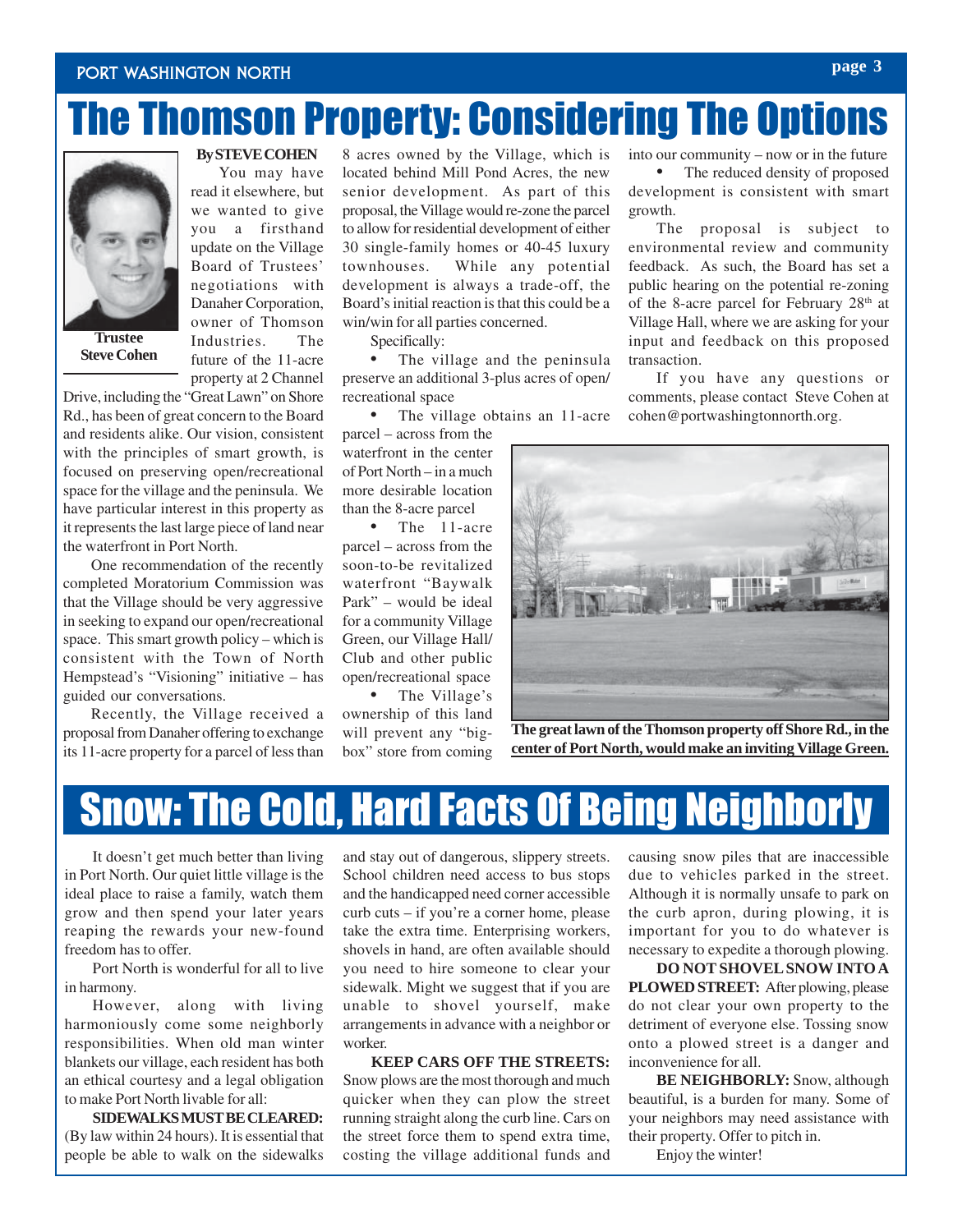Port Washington North Port Washington North **page 5 page 4** PORT WASHINGTON NORTH

# Moratorium Commission's Land Use Report **Moratorium Commission's Land Use Report**

Port North, as well as restricting the size of

Port North, as well as restricting the size of

zoned and developed is paramount, many other issues surfaced as a result of the

zoned and developed is paramount, many

# By BOB WEITZNER **By BOB WEITZNER**

Use

additions of residential homes. With that law, that, while evaluating how our property is additions of residential homes. With that law, The Moratorium Commission Land from actions taken by the Port Washington Back then, it was unanimously agreed upon 2003 was voted into law, creating a Moratorium against any sub-division in The Moratorium Commission Land Report originally synthesized itself Use Report originally synthesized itself from actions taken by the Port Washington North Board of Trustees in September 2003. Back then, it was unanimously agreed upon by the Board that, with the existing by the Board that, with the existing development taking place in the form of Mill development taking place in the form of Mill Pond Estates and Stop & Shop, the Village Pond Estates and Stop & Shop, the Village needed a break to take stock. So, Bill 9B of needed a break to take stock. So, Bill 9B of 2003 was voted into law, creating a North Board of Trustees in September 2003.

Moratorium against any sub-division in

Port North Zoning Map

**Port North Zoning Map** 

that, while evaluating how our property is

Commission report is called the Moratorium

Commission report is called the Moratorium

other issues surfaced as a result of the<br>Commission's due diligence that needed to delicate balance exists between looking at Commission's due diligence that needed to be addressed. Issues such as how public be addressed. Issues such as how public and private partnership can help bring and private partnership can help bring positive change in a community; how a positive change in a community; how a delicate balance exists between looking at the preservation of open space, smart growth of businesses and residences and the local needs of our Village, and weighing that against regional efficiency. Thus, this the preservation of open space, smart growth of businesses and residences and the local needs of our Village, and weighing that against regional efficiency. Thus, this Chairing the Commission were Deputy Mayor Bob Weitzner and Trustee Steve Cohen, with members Bob Keane, Steven the Moratorium Commission was born. Co-The scope of the Commission changed since its formation, however it expanded its scope, not diverted from it. The Mission Statement found in the report makes it clear the Moratorium Commission was born. Co-Chairing the Commission were Deputy Mayor Bob Weitzner and Trustee Steve Cohen, with members Bob Keane, Steven The scope of the Commission changed since its formation, however it expanded its scope, not diverted from it. The Mission Statement found in the report makes it clear Kaplan, and Stanley Ronell. Kaplan, and Stanley Ronell.

Commission "Land Use" Report, encompassing a far greater analysis than encompassing a far greater analysis than We believe this report should be used We believe this report should be used more as a tool than a reference to invoke more as a tool than a reference to invoke thought and change for the betterment of thought and change for the betterment of Port Washington. The Moratorium expired Port Washington. The Moratorium expired December 31,2004, and it is now the task of December 31,2004, and it is now the task of the Mayor and Board of Trustees, by using the Mayor and Board of Trustees, by using which this report, to determine which "Land Use" Report, was originally perceived to be needed. was originally perceived to be needed. this report, to determine Commission

Those wishing to review the report can Those wishing to review the report can stop by Village Hall. We are working on an stop by Village Hall. We are working on an online version to be posted on our website. online version to be posted on our website.

recommendations of the Commission

recommendations of the Commission

should be adopted.

should be adopted.

|        | Apartments       | Business                   | Economic Development | A Industrial A | L <sub>a</sub> ll Residence A,1 | Residence B                | A Residence C           |  |
|--------|------------------|----------------------------|----------------------|----------------|---------------------------------|----------------------------|-------------------------|--|
| Legend | Village Boundary | ∢<br>Port Washington North | Roadway              | Zoning         | Commercial<br>Ψ                 | <b>Waterfront District</b> | Senior Citizens Housing |  |

# PORT WASHINGTON NORTH

page 4

# Moratorium Commission's Executive Summary Moratorium Commission's Executive Summary

and other housing developments has created an adjacency issue with a non-residential<br>industrial zoning district that needs attention and resolution to a potentially undesirable arising from current uses as permitted by redefining and reforming zoning districts that and other housing developments has created an adjacency issue with a non-residential industrial zoning district that needs attention and resolution to a potentially undesirable It is recommended that conflicts arising from current uses as permitted by current zoning regulations and the well being current zoning regulations and the well being of the community need to be addressed by of the community need to be addressed by redefining and reforming zoning districts that The Commission believes that more open space should be secured by the more open space should be secured by the The front lawn of Thomson Industries is a precious asset of the Village Industries is a precious asset of the Village may cause such conflicts. may cause such conflicts. situation. situation. ••Village. The Moratorium Commission was given the task of evaluating the potential impacts from subdividing properties in the Village and building oversized houses. The secondary task was to evaluate the current zoning ordinances and land use within Port Washington North. Once that was changes in Port Washington North's zoning preserve, enhance and improve the unique and secondary task was to evaluate the current zoning ordinances and land use within Port accomplished, it was the Commission's charge to determine what direction the village is taking, and recommend any regulations or ordinances that would character and quality of our Village. Now that the report has been completed, we make The Moratorium Commission was given the task of evaluating the potential impacts from subdividing properties in the Village and building oversized houses. The Washington North. Once that was accomplished, it was the Commission's charge to determine what direction the village is taking, and recommend any changes in Port Washington North's zoning regulations or ordinances that would preserve, enhance and improve the unique character and quality of our Village. Now that the report has been completed, we make the following observations and the following observations

slopes, as well as smaller homes crammed together on small lots should not be tolerated. Homes that do not conform to The Village wishes to preserve its Oversized homes on small lots, homes on unsuitable slopes, as well as smaller homes crammed the flavor of the community should be • The Village wishes to preserve its current overall appearance. Oversized homes on small lots, homes on unsuitable together on small lots should not be tolerated. Homes that do not conform to the flavor of the community should be current overall appearance. recommendations: recommendations: •

Village. They provide tax dollars, local employment and patrons for our local districts are vital to the homeostasis of our districts are vital to the homeostasis of our Village. They provide tax dollars, local employment and patrons for our local businesses. businesses. Smaller homes with ample lot size reasonably in keeping with existing and should be able to expand their homes Smaller homes with ample lot size should be able to expand their homes reasonably in keeping with existing and discouraged. discouraged. •

•

 The acquisition of open space or recreational space is vital to the Village, and methods to obtain this land should be considered and studied carefully. One concept to be explored is if developers desire to rezone properties to allow for residential housing, the trade-off should be some type of open space preservation beyond the

methods to obtain this land should be considered and studied carefully. One concept to be explored is if developers desire housing, the trade-off should be some type of open space preservation beyond the

The acquisition of open space or recreational space is vital to the Village, and

• The Village should encourage new businesses to come into our Village. A balance should be maintained between<br>residential and business development that residential and business development that is consistent and in conformity with The Village should encourage new businesses to come into our Village. A balance should be maintained between is consistent and in conformity with principles of smart growth. principles of smart growth proposed ordinances. proposed ordinances

The addition of Mill Pond Acres • The addition of Mill Pond Acres

•

# The Port North Village Email Database up-to-date on the important events in<br>Port North. he Port North Village Email Databas

We're convinced that our efforts will We're convinced that our efforts will

up-to-date on the important events in

Port North.

payott.<br>We're convinced that Village commu-We're convinced that Village commu-

nications by email, will be quicker, more efficient, economical and of course the pre-So please take a moment and quickly So please take a moment and quickly nications by email, will be quicker, more efficient, economical and of course the preferred method of tomorrow's world. ferred method of tomorrow's world.

We promise not to send unnecessary email, but will do our best to keep you We promise not to send unnecessary email, but will do our best to keep you email us the information requested. email us the information requested.

Thanx for your prompt attention. Thanx for your prompt attention. news@portwashingtonnorth.org news@portwashingtonnorth.org Send email to: Send email to: name name

- 
- 
- 
- 
- 
- 
- email address
- 
- email address
- address address
- 
- names of other residents
- names of other residents
- 
- phone numbers phone numbers
- 
- 
- 
- 
- 
- 
- 
- 
- 
- 
- 
- 
- 
- 
- 
- 
- 
- 
- 
- 
- 
- 

is a viable alternative for the Village to obtain Village's current requirement. This method Village's current requirement. This method

to rezone properties to allow for residential

is a viable alternative for the Village to obtain open space and it should not be overlooked,

open space and it should not be overlooked,

• The Village should update its The Village should update its zoning map once the Village has zoning map once the Village has even if it creates a new residential zone with even if it creates a new residential zone with The Commission believes that up- The Commission believes that upzoning of some of the non-residential zones

a more stringent density. •

a more stringent density.

zoning of some of the non-residential zones should occur to prevent undesirable industries and businesses from entering our Village and to allow our non-residential zoning districts to be able to co-exist with our residential districts. Up-zoning would also help protect large properties from subdividing and allowing the current zones to be applied to the smaller properties. • The Industrial A District does not currently conform with those industries and business types that provide a fit with our

should occur to prevent undesirable industries and businesses from entering our Village and to allow our non-residential zoning districts to be able to co-exist with our residential districts. Up-zoning would also help protect large properties from subdividing and allowing the current zones

business Property and/or business owner(s) that violate Village codes and /or owner(s) that violate Village codes and /or ordinances should be issued a summons ordinances should be issued a summons for such violations. Failure to take for such violations. Failure to take corrective measures to comply with the corrective measures to comply with the summons will subject owners to the summons will subject owners to the appropriate penalties as dictated by said appropriate penalties as dictated by said codes and/or ordinances. This may include codes and/or ordinances. This may include but not be limited to the Village taking the but not be limited to the Village taking the and/or • Property

necessary corrective measures and charging violator for the expenses incurred.

necessary corrective measures and charging violator for the expenses incurred.

The Industrial A District does not

to be applied to the smaller properties.

currently conform with those industries and business types that provide a fit with our

• There are properties in the EDA There are properties in the EDA businesses that are permitted under the EDA District to locate within a residential businesses that are permitted under the Current zoning regulations do not

 Current zoning regulations do not properly take into account the conflict properly take into account the conflict between residential housing and our Business/EDA/Industrial A zones. The Business/EDA/Industrial A zones. The Commission believes that ordinances for various zoning districts should be altered various zoning districts should be altered to provide for wider buffers, and improved to provide for wider buffers, and improved and/or plantings and all other necessary steps to ensure optimum screening and MS4 Storm Water Permit must be developed between residential housing and our Commission believes that ordinances for buffers by means of proper berms, fencing, buffers by means of proper berms, fencing, and/or plantings and all other necessary steps to ensure optimum screening and • Ordinances relating to the Village's Ordinances relating to the Village's MS4 Storm Water Permit must be developed to be in compliance with the NYSDEC to be in compliance with the NYSDEC. noise abatement between the properties. noise abatement between the properties. •

Ordinances such as storm water erosion Ordinances such as storm water erosion control, illicit storm water discharge prevention, construction and postconstruction storm water ordinances must construction storm water ordinances must be developed. These ordinances will affect be developed. These ordinances will affect land use and will help protect our natural land use and will help protect our natural Ordinances regarding steep Ordinances regarding steep slopes, sky exposure plane, revised floor slopes, sky exposure plane, revised floor area ratios, and increased setbacks should area ratios, and increased setbacks should control, illicit storm water discharge prevention, construction and postresources (Mill Pond and Manhasset Bay). resources (Mill Pond and Manhasset Bay). •

and homes on unsuitably sloped land from and homes on unsuitably sloped land from being built.

page 5

Village. Since most, if not all, existing uses Village. Since most, if not all, existing uses in Industrial A conform to EDA zoning in Industrial A conform to EDA zoning regulations, the Commission believes the regulations, the Commission believes the Industrial A District should be folded into Industrial A District should be folded into the EDA District. the EDA District. It is recommended that conflicts

District that are located on residential streets, surrounded by homes. The Commission believes that these properties should be rezoned Residence C to prevent should be rezoned Residence C to prevent District that are located on residential streets, surrounded by homes. The Commission believes that these properties

EDA District to locate within a residential area. The Commission believes that

The front lawn of Thomson Trustees communicate this as soon as Manorhaven, and offer solutions to achieve zoning and the community, and should be preserved if possible. We suggest that the Board of if possible. We suggest that the Board of possible to Thomson Industries, or the new owners of the property, and the Village of owners of the property, and the Village of

be introduced to prevent "McMansions" be introduced to prevent "McMansions"

implemented changes in its zoning. implemented changes in its zoning.

and the community, and should be preserved

Trustees communicate this as soon as possible to Thomson Industries, or the new Manorhaven, and offer solutions to achieve

The non-residential zoning

non-residential

The

that goal.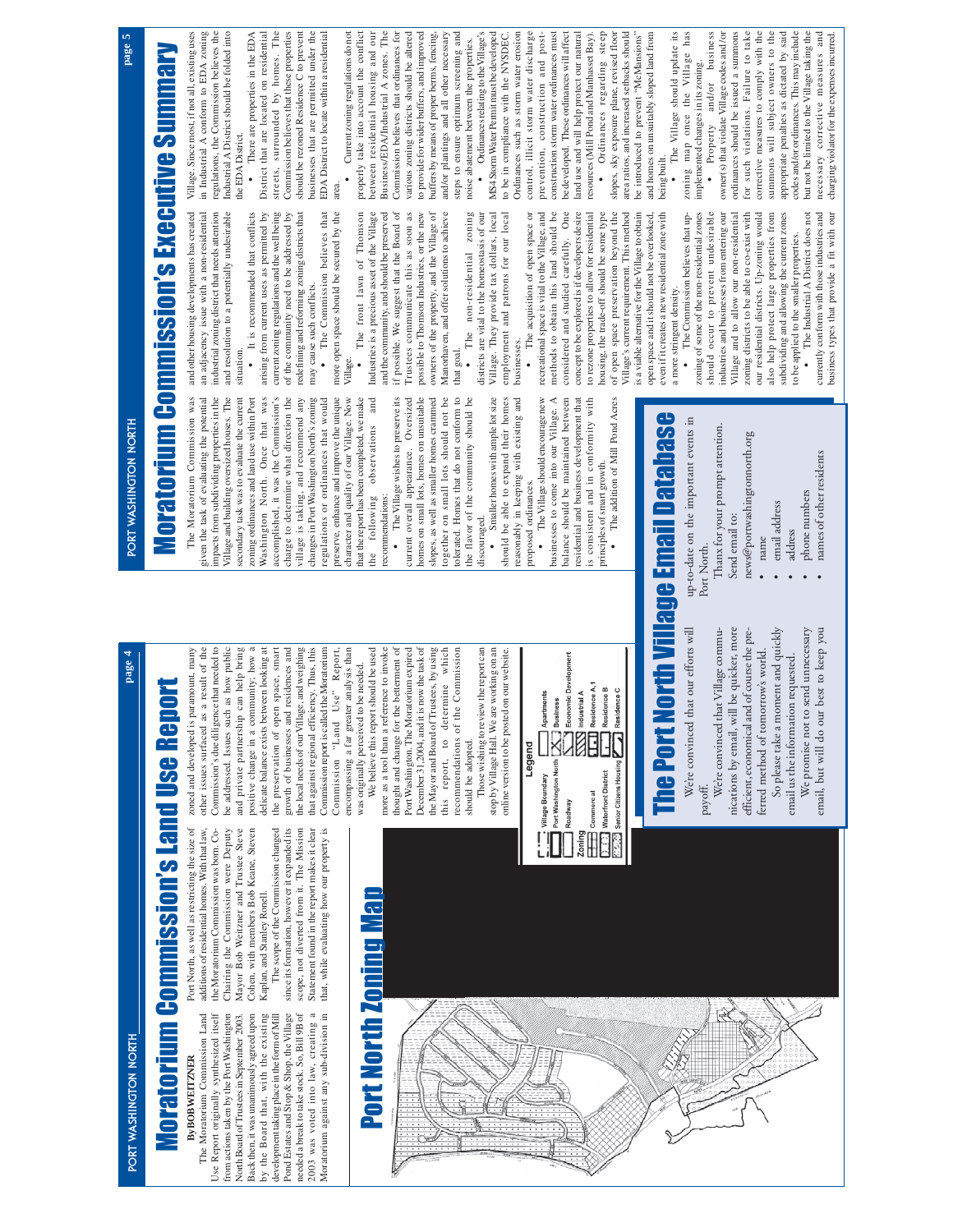# The Future Waterfront: Bay Walk Park Update

Bay Walk Park is the vision of a waterfront park along Shore Road that resulted from a joint community effort led by Port Washington North with the participation of neighboring municipalities, organizations and elected officials.

Port Washington North is currently working with the Town of North Hempstead to put the finishing touches on the detailed plan for Phase I of the Bay Walk Park Project. This phase includes an 8-foot-wide paved walkway with attractive lighting, benches and landscaping with irrigation that extends from Gulfway Marina to Dayton Park – just north of Baxter Estates Beach. The rehabilitation of the northern pier across from Stop & Shop is part of the current phase plan. The financing of the

engineering plans for Phase I has been provided by the \$165,000 grant the Village was awarded in 2000. Deputy Mayor Bob Weitzner has been spearheading the effort.

The Village has now applied to the New York Department of State and the New York State Parks Department for roughly \$1,400,000 to fund the construction of the initial phase of the Bay Walk project. The Town will be contributing as well. State Senator Michael Balboni and Assemblyman Thomas DiNapoli, both of whom have been very supportive of the project are working with us to secure additional funds.

Congressman Gary Ackerman has made himself and his office available to guide us through fund seeking and grant writing processes.

While we wait for the park to be built, the Village will continue to enhance the existing waterfront. The waterfront along the northern part of the park, where Lewis Oil was once located, has been acquired by Port North, stabilized and the waterfront section landscaped. The construction fence surrounding the property has been removed, and shrubs will be planted to improve the overall appearance of the area.

According to Deputy Mayor Bob Weitzner, "Our goal is to create a magnificent, active waterfront park for the entire Port Washington community. We are well on our way towards achieving that goal."

The community will be invited to provide input before the plan is finalized.



### Manhasset Bay Protection Committee

Port Washington North is one of 14 member municipalities (12 villages, the Town, and the County) that have entered into an inter-municipal agreement to protect water quality in Manhasset Bay. The 1999 Manhasset Bay Water Quality Improvement Plan identified bacteriapathogens, sediment, nutrients, and litter/ debris as the major non-point source pollutants affecting Manhasset Bay, and storm-water run-off as the major conduit. All of these pollutants affect the quality of the Bay. Implementation of the Plan began in 1999 with funding through the Environmental Protection Fund and various grants.

Each member municipality has a representative sit on the Manhasset Bay Protection Committee (MBPC). Bob Keane is our Village representative. His job is to represent the needs of our village, advise and present ideas for MBPC activities, and most importantly, bring tools and information back to Port North so that we can become an effective part of the effort to restore and protect Manhasset Bay and its watershed.

The MBPC is seeking or recently obtained the following grants:

\$3,000 to mark storm drains to inform residents that the drain in front of their house discharges to the bay or one of its tributaries.

• \$ 29,000 to study Stannards Brook.

\$3,000 to maintain the Sound Garden (showing native plants) near the band shell.

\$86,000 to comply with the NYSDEC Storm Water Permit, which affects all villages on Long Island and includes updating the web site, purchasing an educational traveling exhibit, storm drain markings, hosting educational workshops, preparing and mailing educational flyers and organizing beach clean-ups.

Visit their web site for more infomation at manhassetbayprotectioncommittee.org.

To ask a question or volunteer, email Bob Keane at RSKMKK@Netscape.net.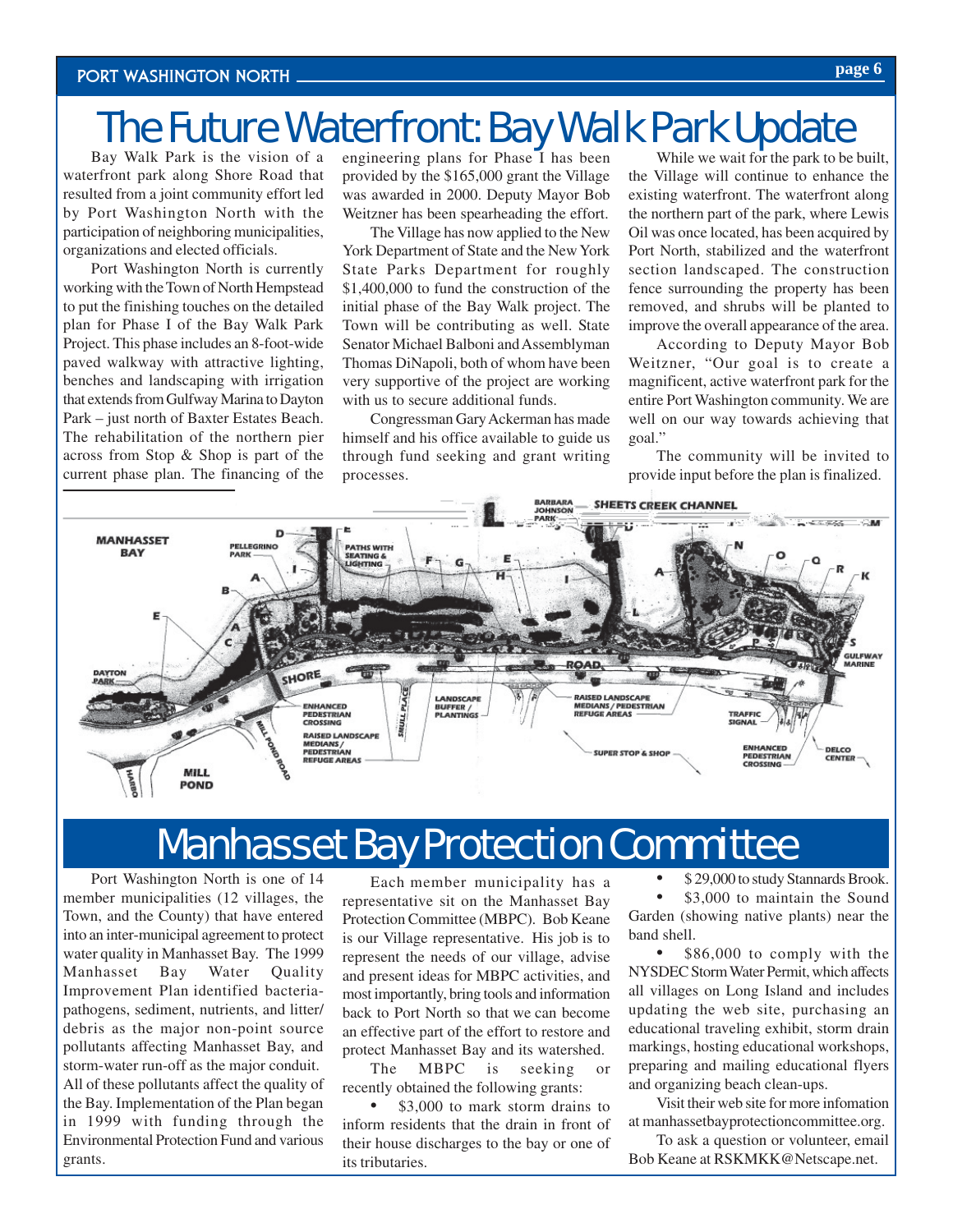# Port Washington North: 'Making The Headlines'

#### **Long Island Business News, December 31, 2004 - January 6, 2005**

*'"This is a beautiful waterfront community,' said Michael Schenkler, a trustee of the village and publisher of the Queens Tribune. Port Washington North intends to stay that way, he said. The introduction of retail behemoths such as Home Depot could pose a threat to the region's way of life, resulting in traffic congestion and a strain on municipal facilities, according to village officials."* **- L.I. Business News 12/31/04**



#### Village bans big boxes, squashing plans for a Home Depot

#### **Daily News, Long Island Section Sunday, January 9, 2005**



# AIN STURE wasn't guite what Elean and Hemptood, there is only the bad in mind for one of its this wast from monoton to

*"I don't think the big-box stores are to the benefit of the community for generations ahead,"said Trustee Gary Levi. "Forever now, for generations to come we'll have that waterfront for the community to use."*

**- Daily News 1/9/05**

# In The News

**The Village Board of Trustees' efforts to ban big-box stores, their vision to acquire the Thomson 11-acres parcel, and the Moratorium Commission's comprehensive land use planning has captured the interest of print media across Long Island.**

**The three articles presented here may be viewed in their entirety at our website: www.portwasningtonnorth.org**

#### **NewYorkTimes, Long Island Section Sunday, January 30, 2005**

*"An even more sweeping overhaul of the Port Washington North's zoning law is in the works, changing the classification of larger commercial parcels from 'industrial' to 'economic development.' That means office buildings but no smokestacks and no 'big box' stores, said Robert Weitzner the village's deputy mayor."*

**-- New York Times 1/30/05**



*"One of the many motivations is if we control the decisions, it won't be too terrible," Mr. Schenkler said of the prospects for the site. "If we lose this to Home Depot or Wal-Mart or a factory, there goes one of the last open spaces near the water on this part of the North Shore."*

**-- New York Times 1/30/05**

\*complete copies of these articles are available on the Port North wesite at: www.portwashingtonnorth.org